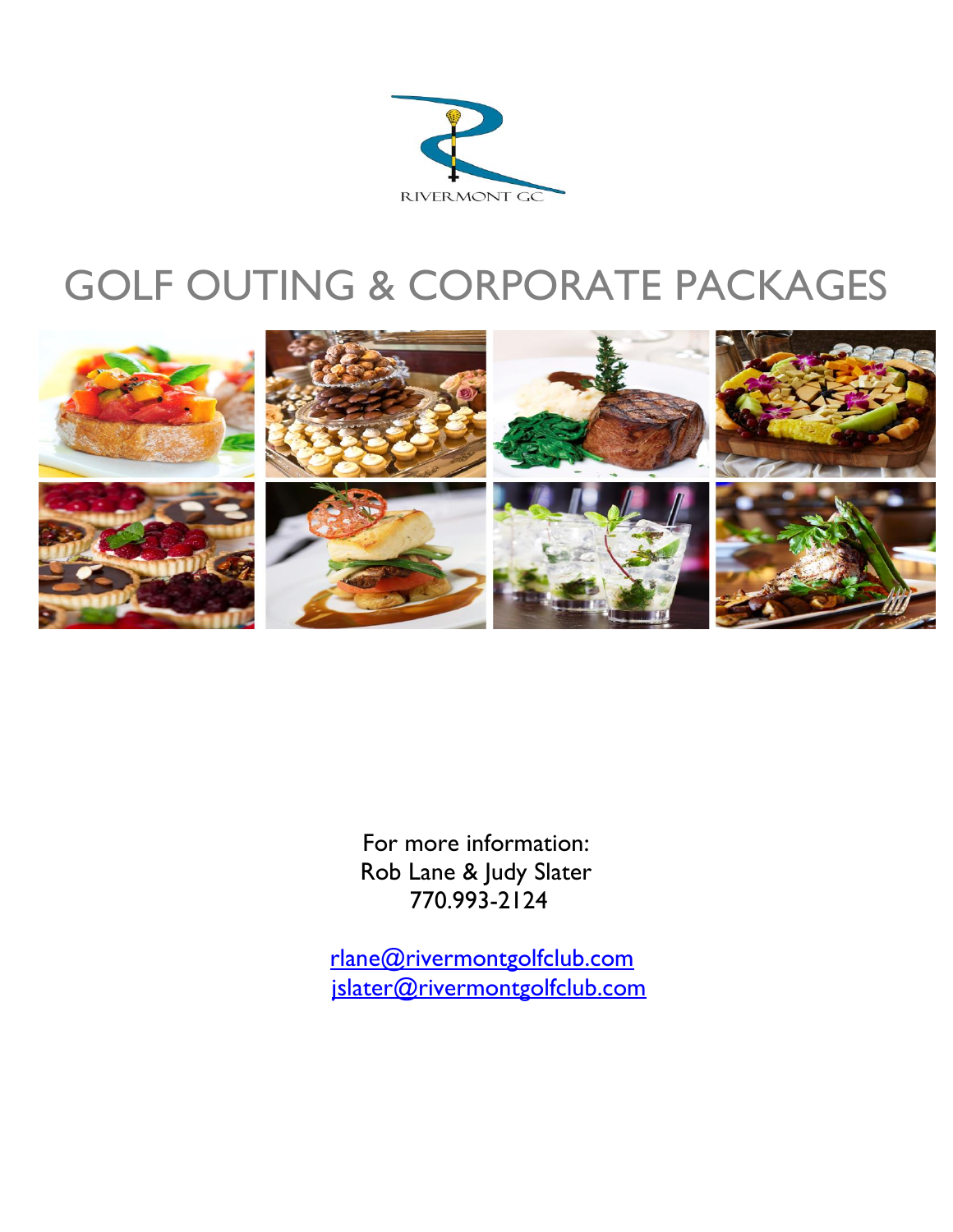## THANK YOU

Thank you for considering Rivermont Golf Club as the perfect destination for your event. Our clubhouse provides a distraction-free venue and is available for training seminars, team building programs, corporate conferences, and small recurring meetings.

Our knowledgeable staff is proficient at handling any task quickly and efficiently, whether you require a catered lunch or help planning engaging team-building activities & Golf Outings. From intimate gatherings to elaborate regional meetings, we look forward to coordinating your event with a combination of unparalleled hospitality, unmatched professionalism, and value.

Additional services provided:

- Meeting Space Set to Your Specifications
- Choice of Menus Created and Prepared by Our Executive Chef
- Complimentary Wi-Fi
- Audio Visual Equipment
- Continuous Beverage Station
- Complimentary Parking

We welcome the opportunity to give you a personal tour of our facility and discuss our services and amenities with you. For further information please contact our Director of Private Events, Judy Slater at 770-993-2124 or *jslater@rivermontgolfclub.com* or our Club Manager, Rob Lane, at 770.993.2124 x104, or [rlane@rivermontgolfclub.com.](mailto:rlane@rivermontgolfclub.com)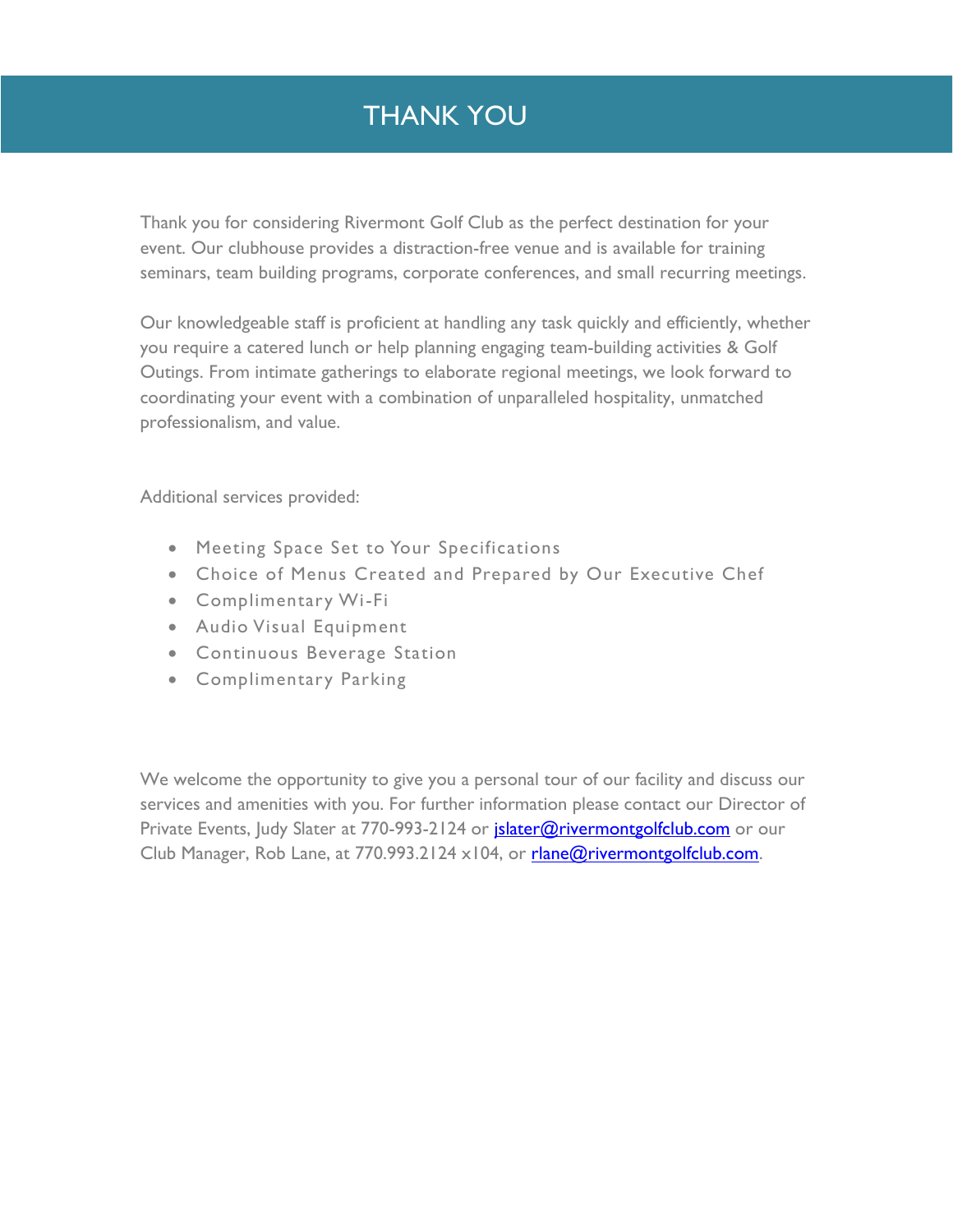## GOLF OUTINGS

Prices listed below are per person and are subject to 7.75% tax and 20% gratuity.

## **We pride ourselves on the attention to countless unseen details. The following amenities and services are included with your tournament:**

- ❖ Private facility is attractive to potential players
- ❖ Reputation in the community is attractive to potential sponsors
- ❖ Professional and courteous bag handling
- ❖ Unlimited range balls and practice facility access
- ❖ Tournament registration tables
- ❖ Alphabetical list and Hole assignment sheets for check-in
- ❖ Personalized golf cart placards and scorecards for every guest
- ❖ Complimentary tees
- ❖ Customized rules sheets
- ❖ Scoreboard and event summary
- ❖ Rules decisions provided by a PGA Golf Professional
- ❖ On-course special events (Closest to the hole, longest drive, etc.)
- ❖ Placement of sponsor (hole) signs
- ❖ Use of our spacious men's and lady's locker rooms
- ❖ GPS on Golf Carts
- ❖ Awards presentation

## **The following amenities and services may be added for a nominal charge:**

- ❖ Golf clinic conducted by a Golf professional
- ❖ Putting contest and other fund-raising ideas
- ❖ "Beat the Pro" contest on a selected par 3
- ❖ Golf Shop gift certificates
- ❖ Rental clubs
- ❖ Goody bags or prize packs
- ❖ Hole in One insurance packages
- ❖ Hole Location sheets
- ❖ Personalized merchandise with your logo
- ❖ Anything you want, we can do.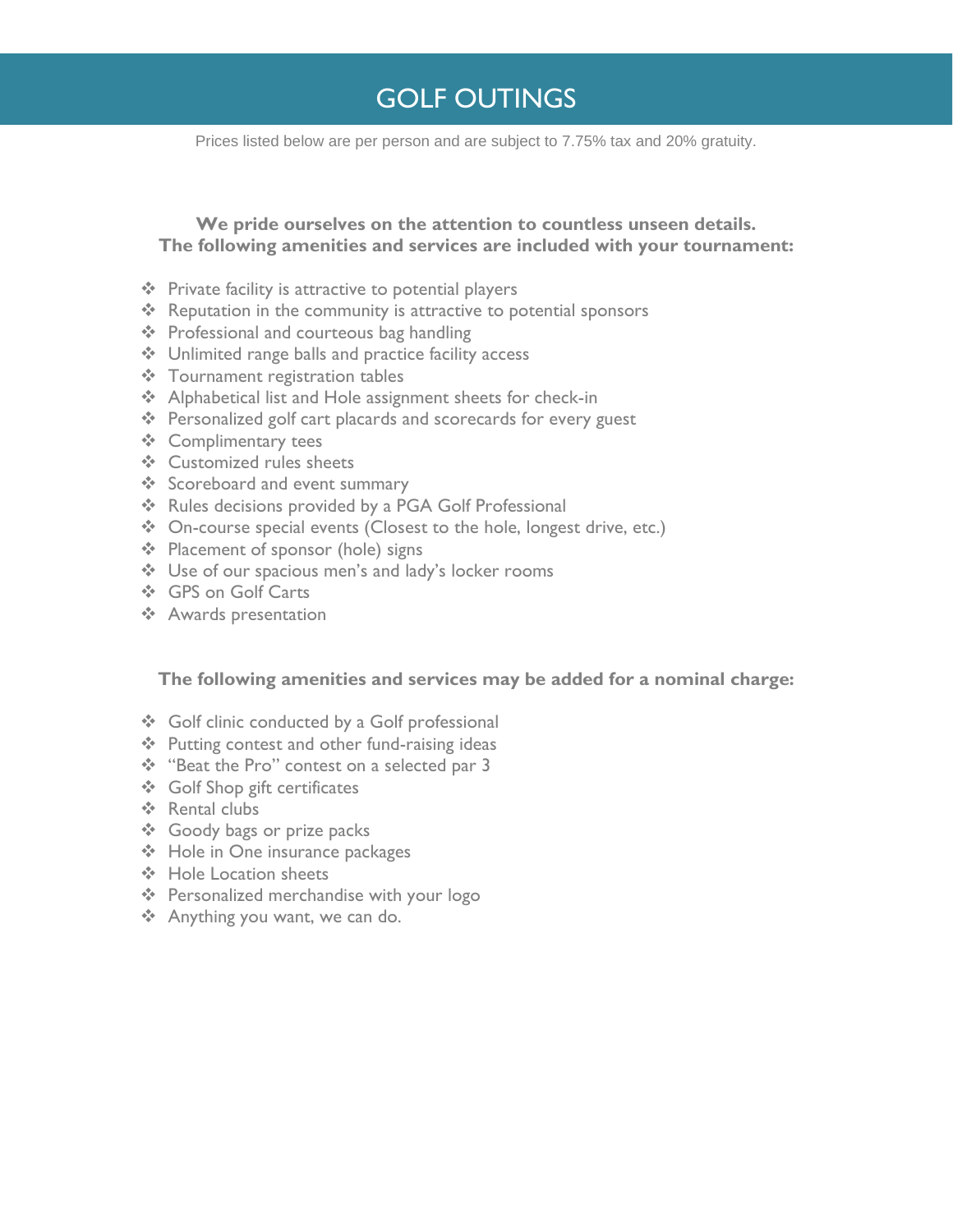## GOLF OUTINGS

Prices listed below are per person and are subject to 7.75% tax and 20% gratuity.

## **Golf Outing Fees:**



- ❖ \$12,500 minimum is required for a private outing. Any combination of golf, food, drink, prizes, and service charge and taxes may make up the minimum.
	- ❖ Guest Fee, 18 Hole Golf Cart Rental, Range Balls \$75 per person plus 7.75% tax
- ❖ On course beverages will be placed on up to six different locations throughout the course. Rivermont does not offer a beverage cart, but our staff will refresh the drink stations throughout the day.
- ❖ Domestic Beer on the Course \$5 | Soft Drinks or Bottled Water on the Course \$2.50 | Gatorade on the Course \$3
	- ❖ Club House Bartender \$35 per hour for after-play event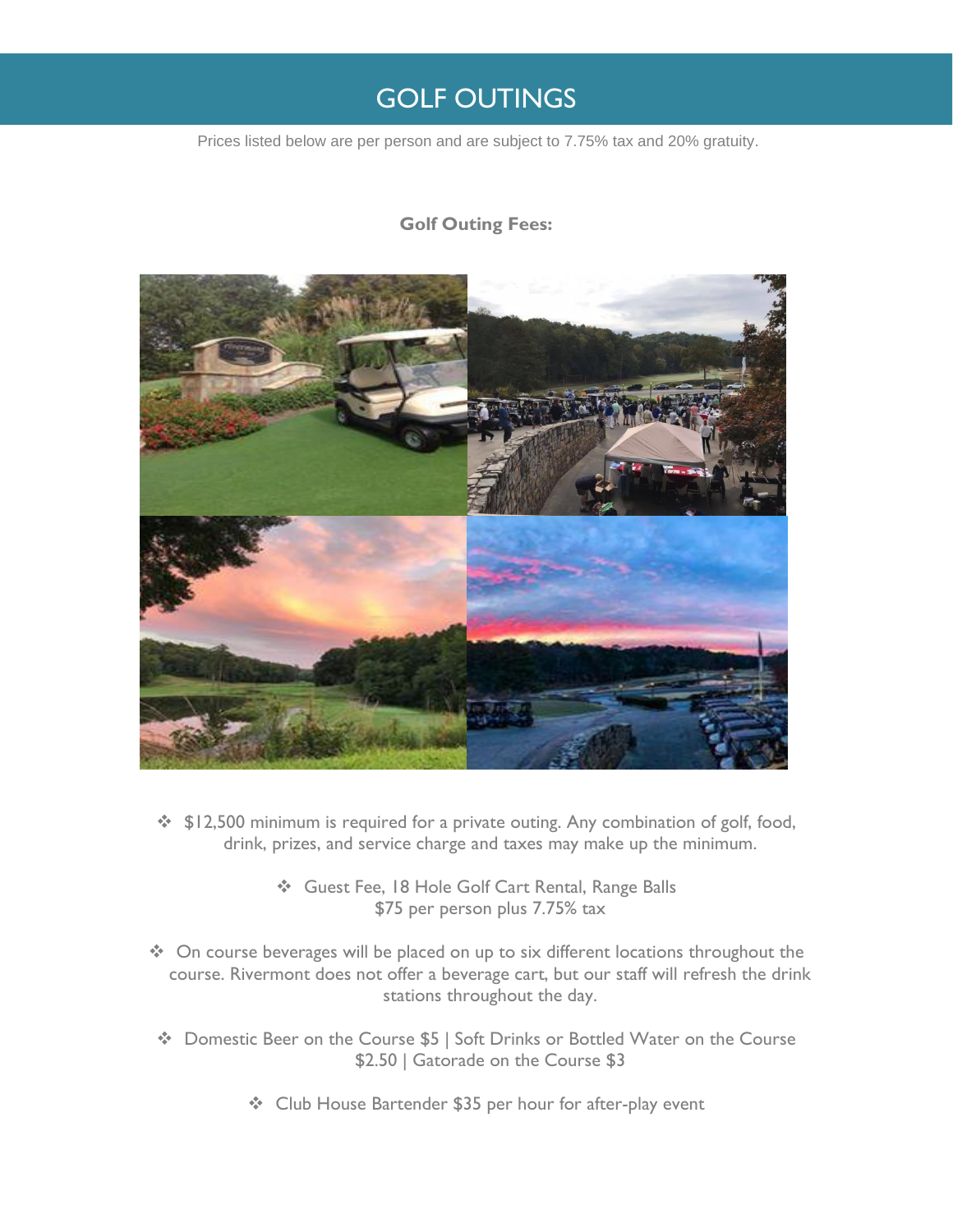Minimum of twenty guests required. Prices listed below are per person and are subject to 7.75% tax and 20% gratuity.

# BREAKFAST

**Back to Basics Continental \$6** Orange Juice, Coffee, Teas, Pitchers of Soda and Water Assorted Danishes

### **The Continental Plus \$9**

Orange & Cranberry Juices, Coffee, Teas, Pitchers of Soda and Water Assorted Muffins, Pastries and Donuts

### **The Early Birdie Buffet \$12**

Trio of Chilled Juices Sliced Fresh Seasonal Fruit Tray Bakery Fresh Muffins and Pastries Assorted Toasted Bagels with Cream Cheese Coffee, Teas, Assorted Soft Drinks & Bottled Waters

### **The Eagle Breakfast Buffet \$15**

Fluffy Scrambled Eggs Hash Browns Bacon and Sausage Homemade Biscuits with Whipped Butter and Fresh Jelly Sliced Fresh Fruit Assorted Fruit Juices, Coffee, Assorted Soft Drinks, Water and Teas

### **The Sweet Tooth Breakfast Buffet \$17**

Homemade Waffles Served with Warm Maple Syrup, Whipped Cream and Powdered Sugar Assorted Donuts, Danishes, Muffins and Sliced Fresh Fruit Fluffy Scrambled Eggs, Bacon and Homemade Biscuits and Gravy Assorted Fruit Juices, Coffee, Assorted Soft Drinks, Water and Teas

## **The Hole-in-One Brunch Buffet \$25**

Imported & Domestic Cheese & Fruit Display The Garden Salad Bowl Fresh Pastry Display Scrambled Eggs Country Roasted Potatoes Grilled Breast of Chicken Rice Pilaf Vegetable Medley Virginia Honey Glazed Ham Fresh Cheese Blintzes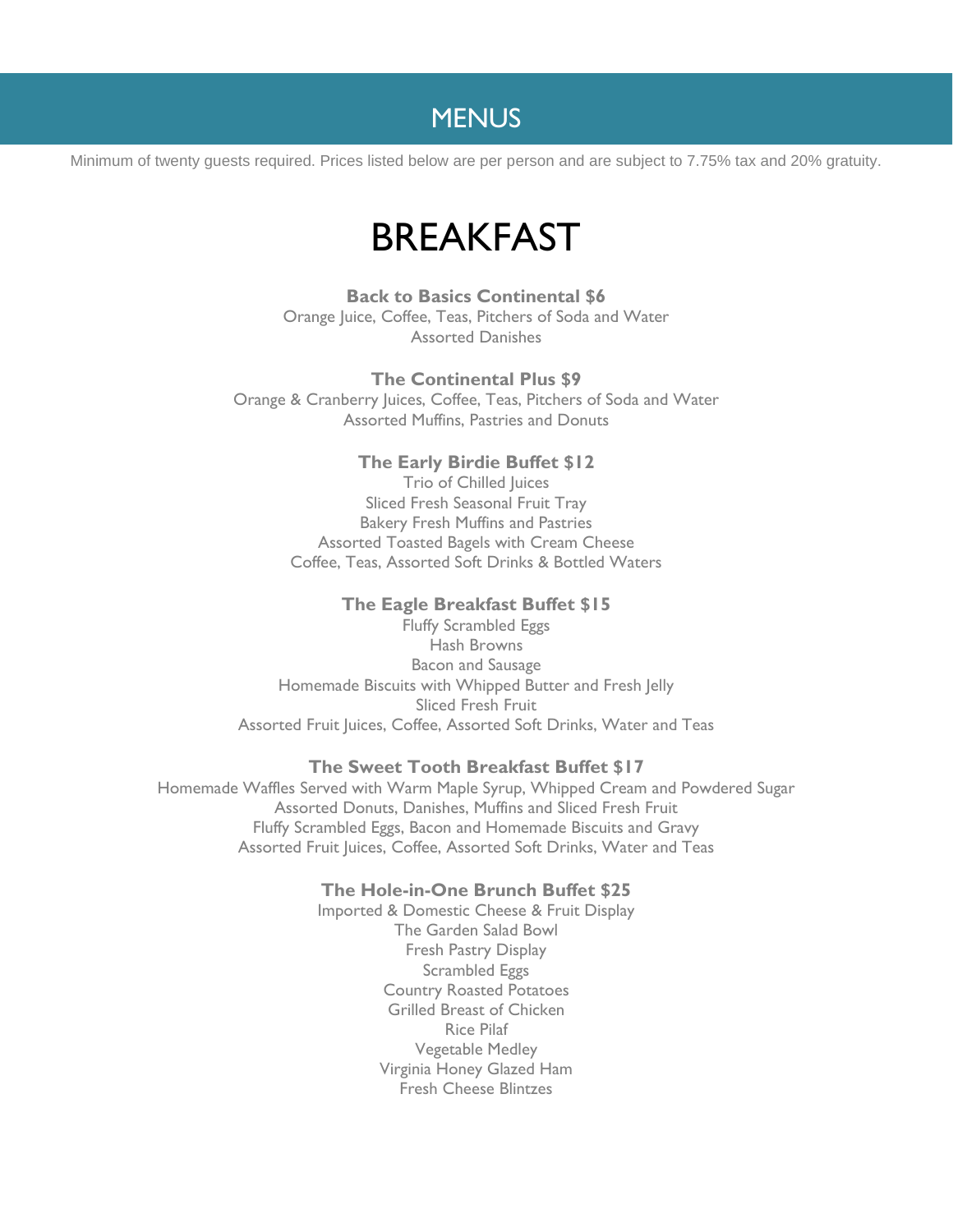Minimum of twenty guests required. Prices listed below are per person and are subject to 7.75% tax and 20% gratuity.

# BOX LUNCHES

## **"AT THE TEE"**

**Boxed Lunch \$12** Fresh Deli style Ham or Turkey with Swiss or Cheddar Cheese on Kaiser Roll, Fresh Fruit and Baked Cookie

**Special Boxed Lunch \$14** Fresh Croissant Club Sandwich with Ham, Turkey, Bacon, Lettuce and Tomato, Chips, Apple Fresh Baked Cookie and Bottle Soda

## **The Early Birdie Buffet \$12**

Trio of Chilled Juices Sliced Fresh Seasonal Fruit Tray Bakery Fresh Muffins and Pastries Assorted Toasted Bagels with Cream Cheese Coffee, Teas, Assorted Soft Drinks & Bottled Waters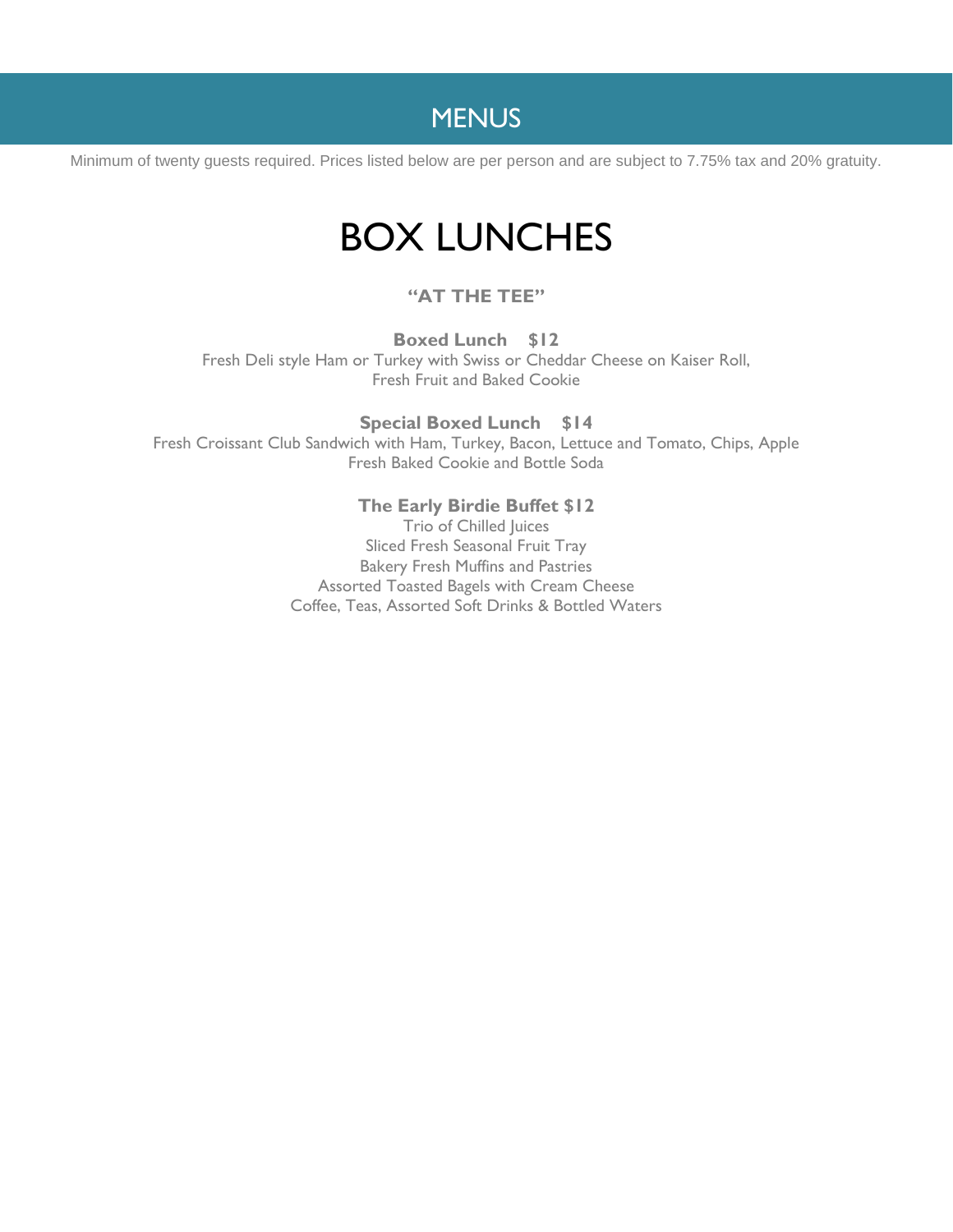Minimum of twenty guests required. Prices listed below are per person and are subject to 7.75% tax and 20% gratuity.

# SNACKS & STATIONS

**Trail Mix Bar……………………………………\$6**

DIY Trail Mix Station including Fruity, Sweet, Salty and Spicy Snacks in a DIY Station

**Popcorn Bar……………………………………..\$7** Four Varieties of Seasoned and Flavored Popcorn including Bacon Ranch, S'mores, Plain with DIY Toppings and Chef's Choice!

**Chocolate Rush Break……………………….…\$8** Assorted Freshly Baked Cookies Warm Fudge Brownies

Coffee, Cold Milk, Chocolate Milk and Water

**Tex –Mex Break……………………………\$8**

Warm Tortilla Chips Diced Tomato, Onion and Jalapeño Salsa Queso Cheese Dip Iced Tea and Water

**The Bogey Break…………………………..\$10** Soft Pretzels with Yellow Mustard Popcorn and Cracker Jacks Assorted Candy Bars Soft Drinks and Bottled Waters

**Imported and Domestic Cheese & Fruit Display with Assorted Crackers** \$3.50 Per Person++

> **Seasonal Vegetable Crudités with Dipping Sauce** \$3.25 Per Person ++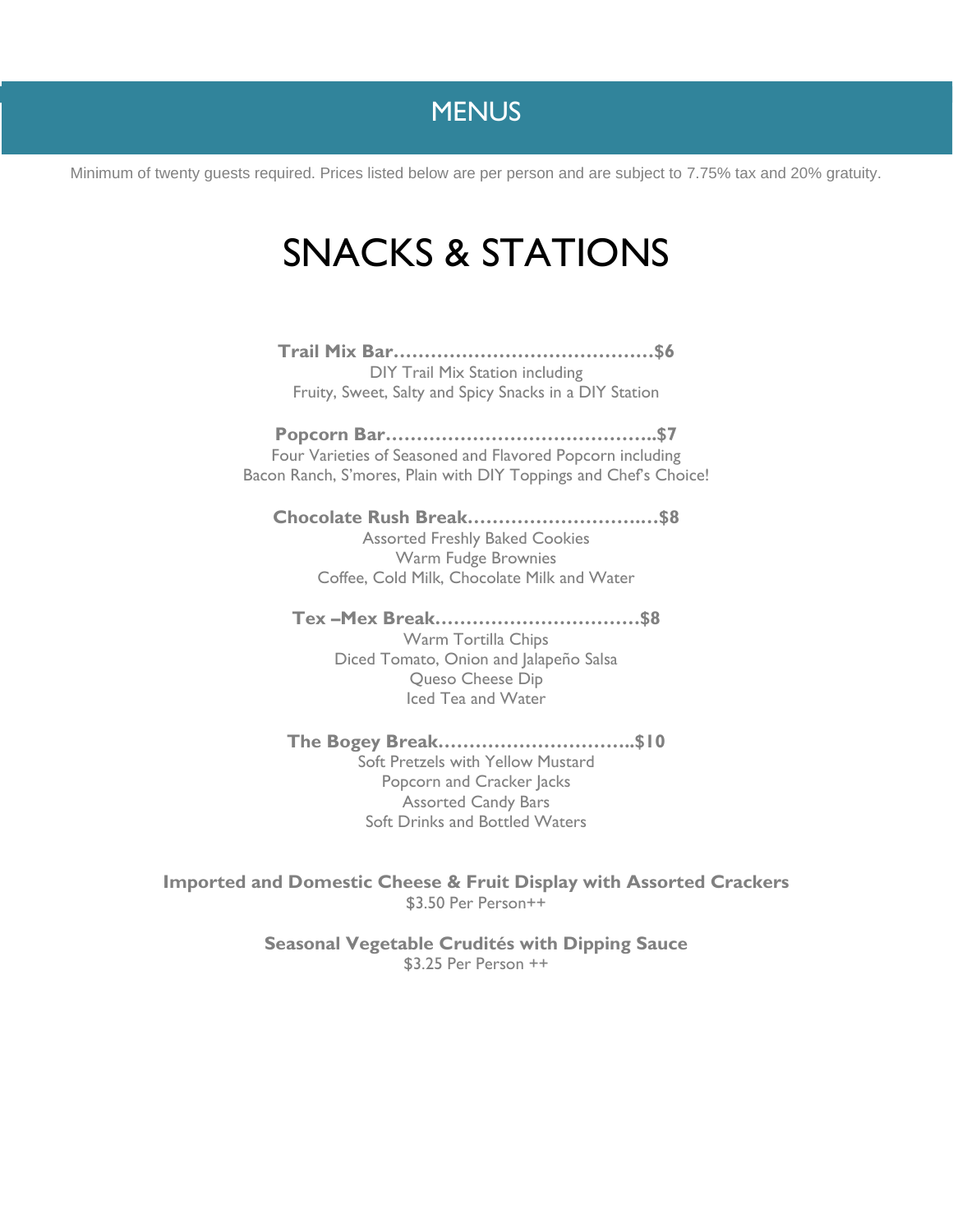Minimum of twenty guests required. Prices listed below are per person and are subject to 7.75% tax and 20% gratuity.

# LUNCH

### **Greens & Tees Lunch Buffet \$15**

Choice of Specialty Salad (Caesar Salad, Rivermont Salad, Garden Greens or Spinach Salad) Chef's Choice of Homemade Soup Chili Bar with all the Fixins Baked Potato Bar Freshly Baked Cookies and Brownies Water, Tea, Lemonade and Coffee

#### **The Fairway Lunch Buffet \$17**

Sliced Ham, Honey Roasted Turkey Breast, Swiss, Cheddar and Provolone Cheeses Lettuce Tomato, Pickles, Assorted Condiments Sandwich Breads and Rolls **Coleslaw** Potato Chips Whole Fresh Fruit Freshly Baked Cookies and Brownies Water, Tea, Lemonade and Coffee

### **American Barbeque Buffet \$18**

- ENTREES - *Choose Two* Barbeque Chicken, Pulled Pork or Beef, Grilled Hamburgers, Hot Dogs and Bratwurst

- SIDES - *Choose One* Potato Salad, Cole Slaw, Garlic Mashed Potatoes, Macaroni and Cheese, Pasta Salad

- VEGETABLES - *Choose One* Mini Corn Cobbettes, Steamin' Green Beans, Zesty Baked Beans

> - SALAD - Tossed Garden Salad or Caesar Salad Water, Tea, Lemonade and Coffee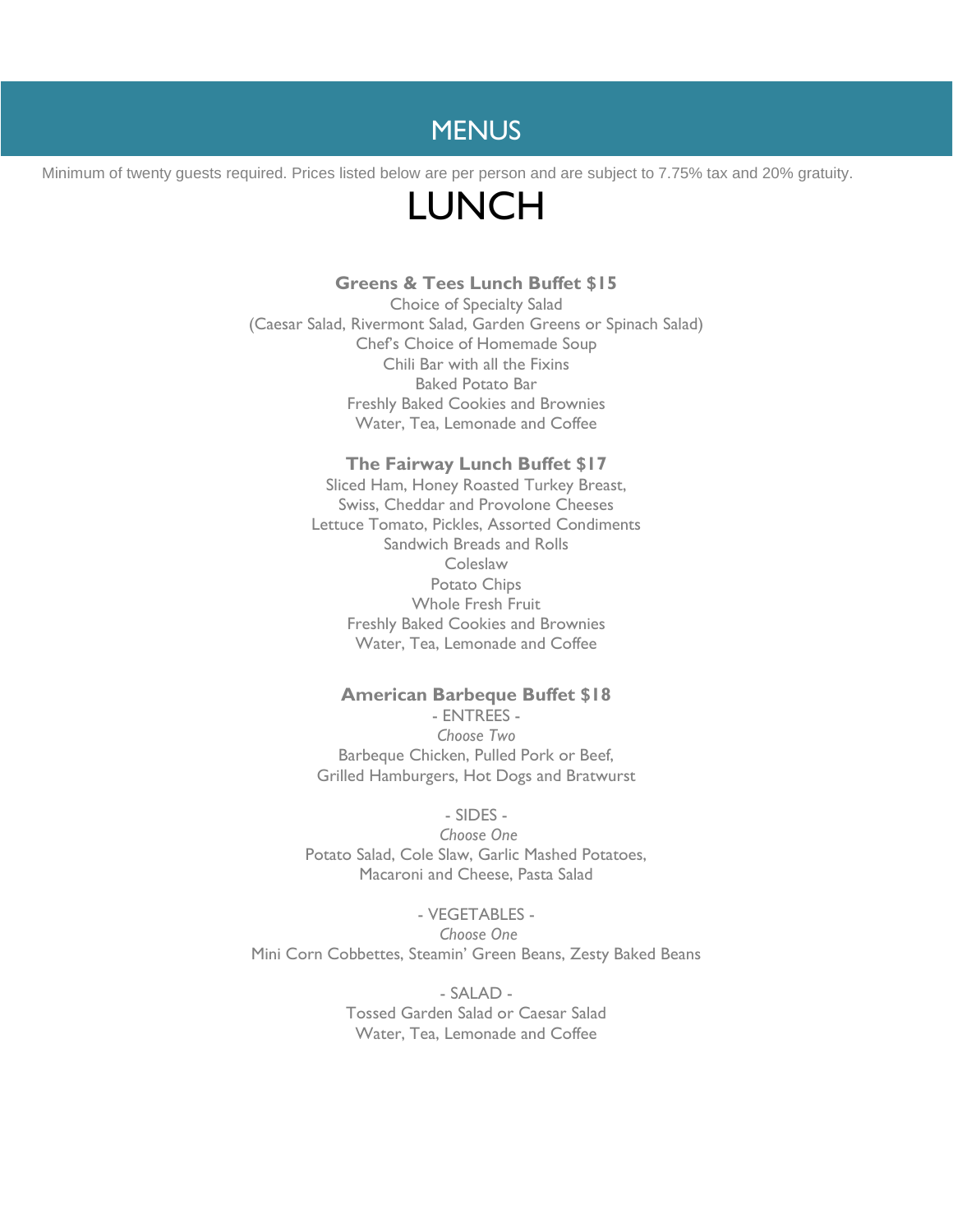Minimum of twenty guests required. Prices listed below are per person and are subject to 7.75% tax and 20% gratuity.

# PLATED DINNER

**Includes:** Beverage Station with Water, Iced Tea, Lemonade and Coffee **Salad** Rolls and Whipped Butter Choice of Entree(s) One Vegetable and One Starch Choice of One Dessert

### **Salads**

*(Choose One)* Rivermont Salad Mixed Greens with Candied Walnuts, Radicchio and Drunken Goat Cheese Served with Ranch and Raspberry Vinaigrette Dressings

Caesar Salad Romaine Lettuce tossed in a Creamy Caesar Dressing Served with Bagel Croutons, Cherry Tomatoes and Shaved Parmesan Cheese

Tossed Garden Salad Crisp Greens, Vine Ripe Tomatoes, Shaved Red Onions and Cucumbers Served with Ranch and Raspberry Vinaigrette Dressings

Spinach Salad Spinach Greens, Poached Pears, Toasted Pecans, Fresh Strawberries and Gorgonzola Cheese Served with Ranch and Balsamic Vinaigrette Dressings

### **Single Entree Plated Dinner Options**

Heir Loom Breast of Chicken Lemon Garlic Haricot Verts and Au Gratin Potatoes \$25 per person

6 oz. Filet with Wild Mushroom Demi Glaze Caramelized Butternut Squash and Garlic Mashed Potatoes \$38 per person

Baked Tilapia with Chive Beurre Blanc Herb and Butter Penne Pasta and Roasted Root Vegetables \$25 per person

## **Dual Entree Plated Dinner Options**

Chicken Picatta and Petit Filet Wild Rice and Lemon Garlic Haricot Vert \$48 per person

Salmon with Teriyaki Ginger Glaze and 6 oz. Filet Herbed New Potatoes and Roasted Root Vegetables \$48 per person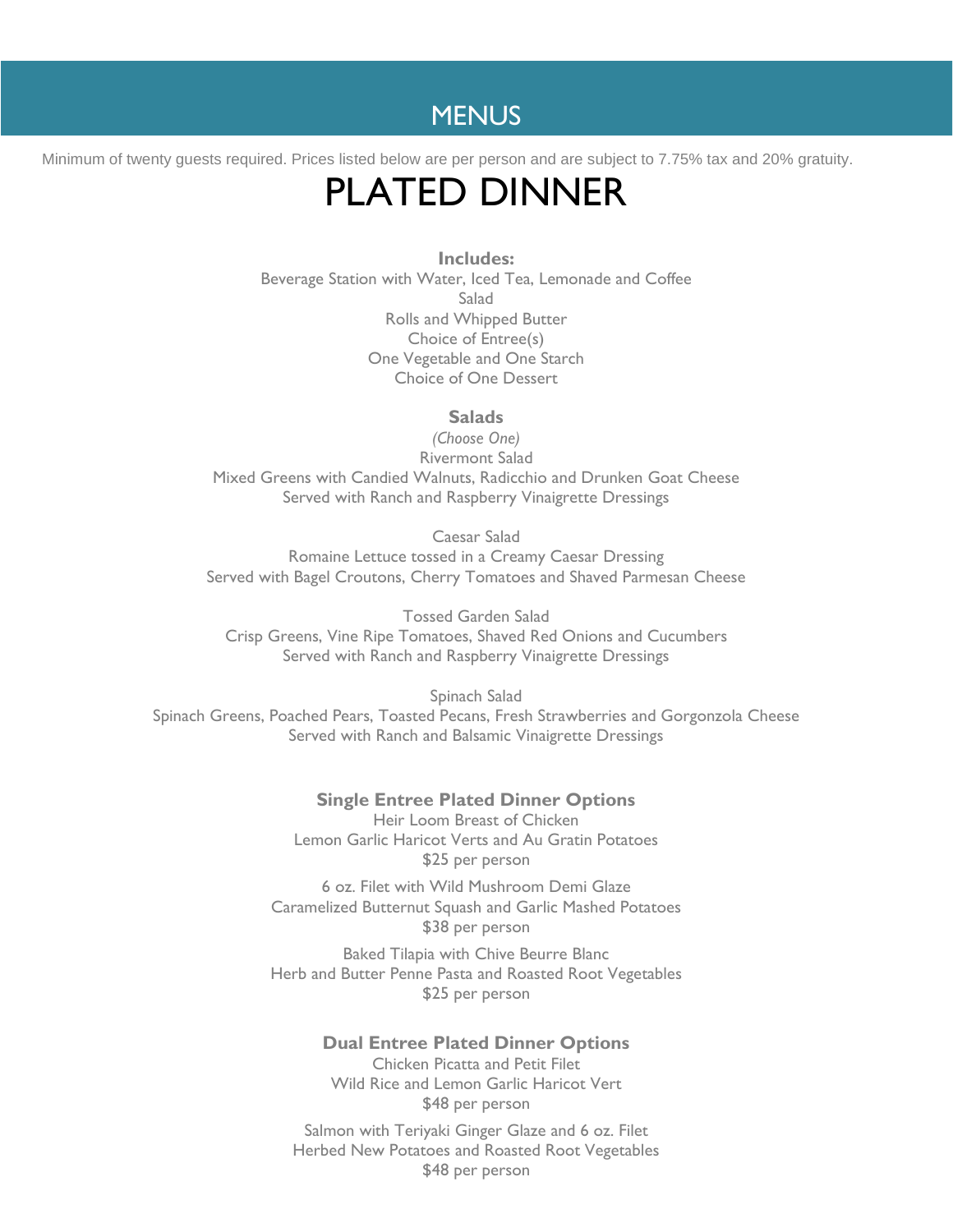## **FACILITY**

Drive North on Georgia 400 to Exit 7A (Route 140 East, Norcross, Holcomb Bridge Road). Exit Right onto Holcomb Bridge Road and drive east for 3.7 miles to Nesbit Ferry Road. Turn Left on Nesbit Ferry Road and drive for 1/2 mile. Turn right at the sign that reads "Rivermont – The Rivers" onto Rivermont Parkway. Drive ½ mile, through 4 stop signs. Rivermont Golf Club will be on the left at the last stop sign. Rivermont Parkway is the second entrance into Rivermont Subdivision.

While the Club is private, we certainly welcome non-members wishing to house their special events, meetings, conventions, expos, tournaments and more.



| <b>Room Rental</b>           | Friday & Saturday | Sunday |
|------------------------------|-------------------|--------|
| Garden Room or Overlook Room | \$350             | \$300  |
| Garden & Overlook Rooms      | \$700             | \$500  |
| Garden, Peach & Conference   | \$650             | \$450  |
| <b>Entire Dining Area</b>    | \$1500            | \$1000 |
| <b>Monday - Thursday</b>     |                   |        |
| Garden Room or Overlook Room | \$250             |        |
| Garden & Overlook Rooms      | \$500             |        |
| Garden, Peach & Conference   | \$450             |        |

*All room fees are subject to a 7.75% sales tax. Prices may vary during Holidays.*